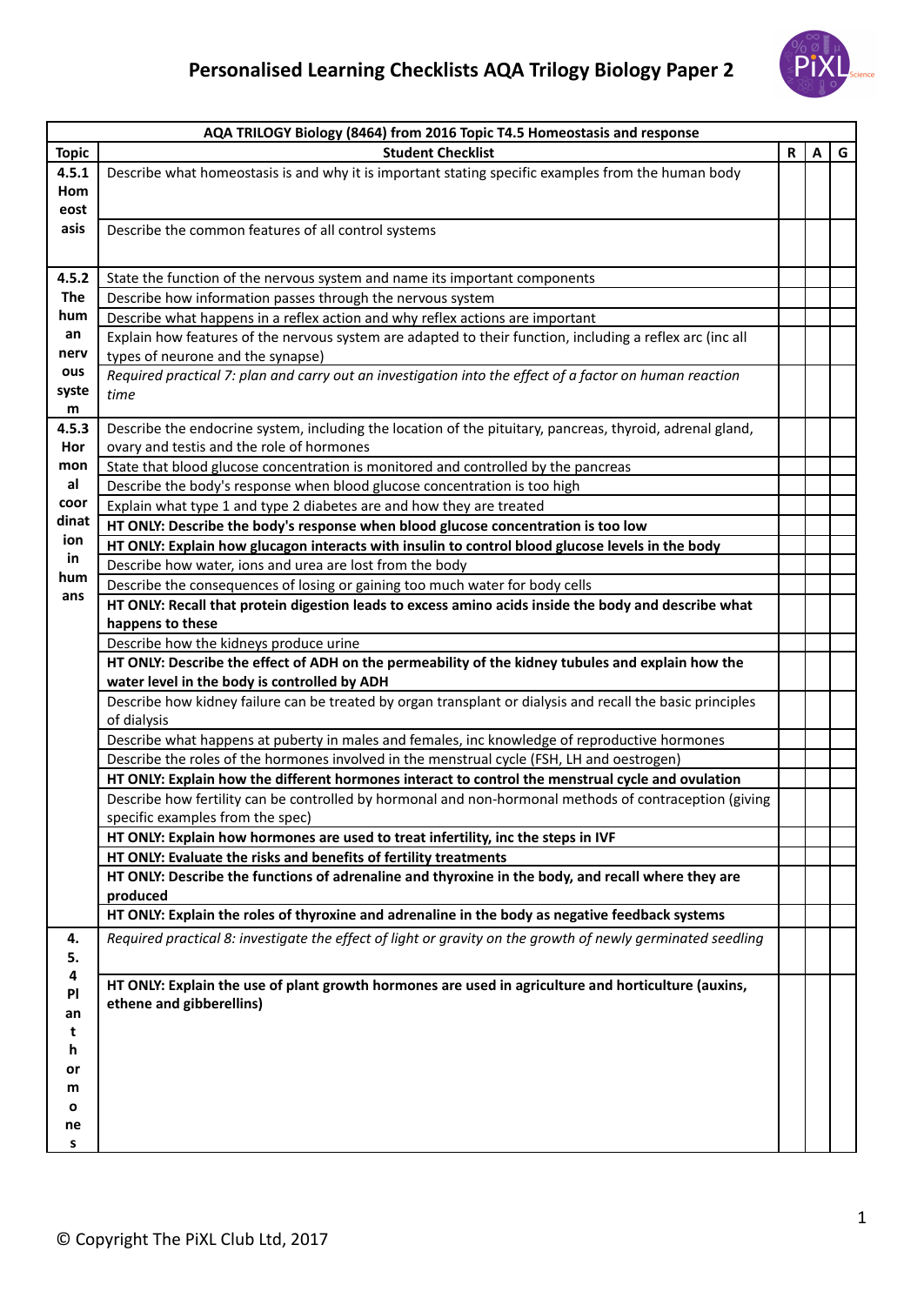## **Personalised Learning Checklists AQA Trilogy Biology Paper 2**



|              | AQA TRILOGY Biology (8464) from 2016 Topic T4.6 Inheritance, variation and evolution                   |   |   |   |  |  |  |  |  |
|--------------|--------------------------------------------------------------------------------------------------------|---|---|---|--|--|--|--|--|
| <b>Topic</b> | <b>Student Checklist</b>                                                                               | R | A | G |  |  |  |  |  |
| 4.6.1        | Describe features of sexual and asexual reproduction                                                   |   |   |   |  |  |  |  |  |
| Repr         | Describe what happens during meiosis and compare to mitosis                                            |   |   |   |  |  |  |  |  |
| oduc         | Describe what happens at fertilisation                                                                 |   |   |   |  |  |  |  |  |
| tion         | Describe the structure of DNA and its role in storing genetic information inside the cell              |   |   |   |  |  |  |  |  |
|              | Explain the term 'genome' and the importance of the human genome (specific examples from spec only)    |   |   |   |  |  |  |  |  |
|              | Describe how characteristics are controlled by one or more genes, including examples                   |   |   |   |  |  |  |  |  |
|              | Explain important genetic terms: gamete, chromosome, gene, allele, genotype, phenotype, dominant,      |   |   |   |  |  |  |  |  |
|              | recessive, homozygous and heterozygous                                                                 |   |   |   |  |  |  |  |  |
|              | Explain and use Punnet square diagrams, genetic crosses and family trees                               |   |   |   |  |  |  |  |  |
|              | HT ONLY: Construct Punnet square diagrams to predict the outcomes of a monohybrid cross                |   |   |   |  |  |  |  |  |
|              | Describe cystic fibrosis and polydactyly as examples of inherited disorders                            |   |   |   |  |  |  |  |  |
|              | Evaluate social, economic and ethical issues concerning embryo screening when given appropriate        |   |   |   |  |  |  |  |  |
|              | information                                                                                            |   |   |   |  |  |  |  |  |
|              | Describe how the chromosomes are arranged in human body cells, including the function of the sex       |   |   |   |  |  |  |  |  |
|              | chromosomes                                                                                            |   |   |   |  |  |  |  |  |
|              | Explain how sex is determined and carry out a genetic cross to show sex inheritance                    |   |   |   |  |  |  |  |  |
| 4.6.2        | Describe what variation is and how it can be caused within a population                                |   |   |   |  |  |  |  |  |
| Varia        | Describe mutations and explain their influence on phenotype and changes in a species                   |   |   |   |  |  |  |  |  |
| tion         | Explain the theory of evolution by natural selection                                                   |   |   |   |  |  |  |  |  |
| and          | Describe how new species can be formed                                                                 |   |   |   |  |  |  |  |  |
| evol         | Describe what selective breeding is                                                                    |   |   |   |  |  |  |  |  |
| ution        | Explain the process of selective breeding, including examples of desired characteristics and risks     |   |   |   |  |  |  |  |  |
|              | associated with selective breeding                                                                     |   |   |   |  |  |  |  |  |
|              | Describe what genetic engineering is, including examples, and how it is carried out                    |   |   |   |  |  |  |  |  |
|              | Explain some benefits, risks and concerns related to genetic engineering                               |   |   |   |  |  |  |  |  |
|              | HT ONLY: Explain the process of genetic engineering, to include knowledge of enzymes and vectors       |   |   |   |  |  |  |  |  |
| 4.6.3        | Describe some sources of evidence for evolution                                                        |   |   |   |  |  |  |  |  |
| <b>The</b>   | Describe what fossils are, how they are formed and what we can learn from them                         |   |   |   |  |  |  |  |  |
| devel        | Explain why there are few traces of the early life forms, and the consequences of this in terms of our |   |   |   |  |  |  |  |  |
| opm          | understanding of how life began                                                                        |   |   |   |  |  |  |  |  |
| ent<br>of    | Describe some of the causes of extinction                                                              |   |   |   |  |  |  |  |  |
| unde         | Describe how antibiotic-resistant strains of bacteria can arise and spread (inc MRSA)                  |   |   |   |  |  |  |  |  |
| rstan        | Describe how the emergence of antibiotic-resistant bacteria can be reduced and controlled, to include  |   |   |   |  |  |  |  |  |
| ding         | the limitations of antibiotic development                                                              |   |   |   |  |  |  |  |  |
| of           |                                                                                                        |   |   |   |  |  |  |  |  |
| gene         |                                                                                                        |   |   |   |  |  |  |  |  |
| tics         |                                                                                                        |   |   |   |  |  |  |  |  |
| and          |                                                                                                        |   |   |   |  |  |  |  |  |
| evol         |                                                                                                        |   |   |   |  |  |  |  |  |
| ution        |                                                                                                        |   |   |   |  |  |  |  |  |
| 4.6.4        | Describe how organisms are named and classified in the Linnaean system                                 |   |   |   |  |  |  |  |  |
| <b>Class</b> |                                                                                                        |   |   |   |  |  |  |  |  |
| ificat       | Describe and interpret evolutionary trees                                                              |   |   |   |  |  |  |  |  |
| ion          |                                                                                                        |   |   |   |  |  |  |  |  |
|              | Explain how scientific advances have led to the proposal of new models of classification, inc          |   |   |   |  |  |  |  |  |
|              | three-domain system                                                                                    |   |   |   |  |  |  |  |  |